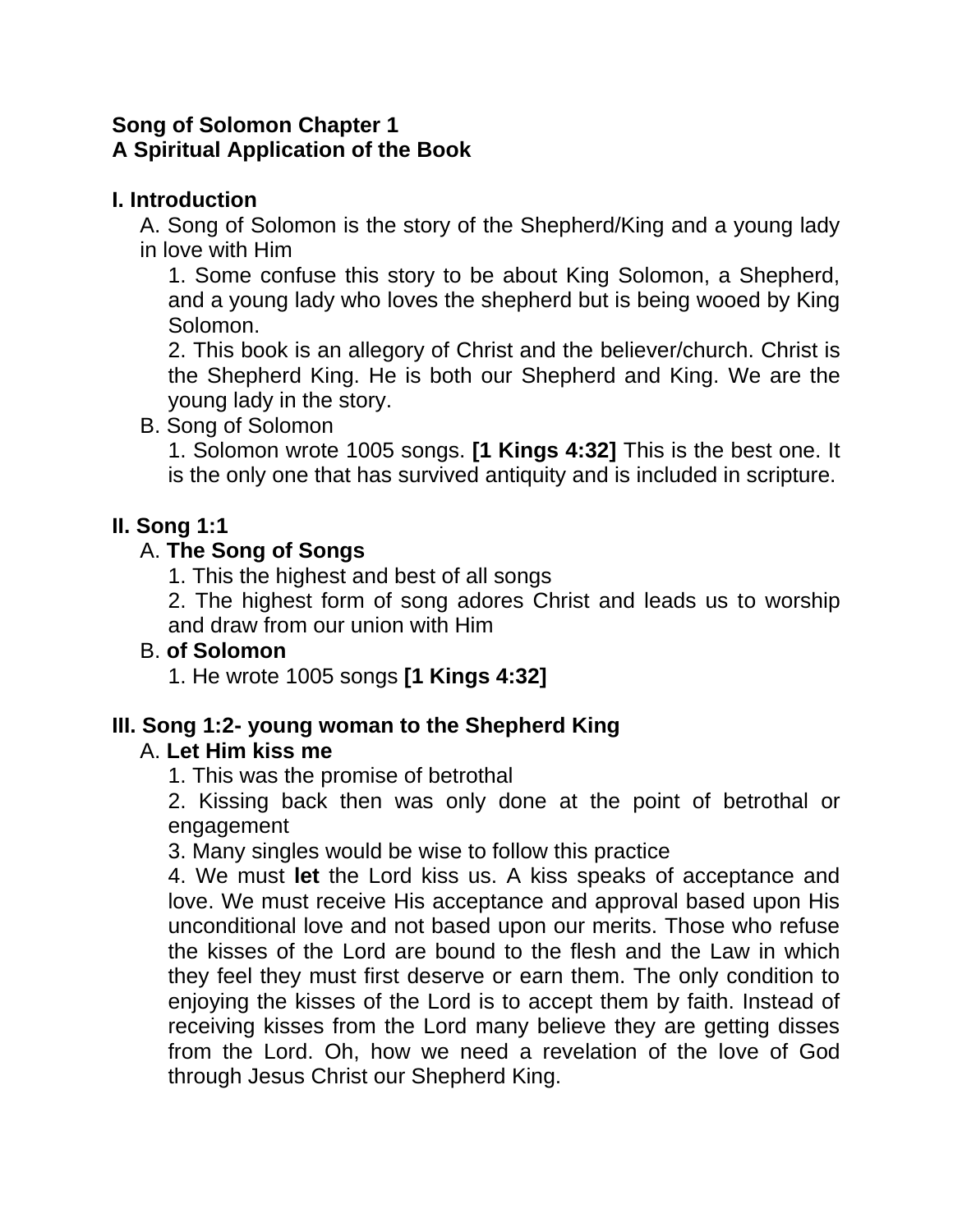#### B. **with the kisses of His mouth**

1. Our Shepherd King has kisses for us. **These come from His mouth**.

2. **Each scripture** that speaks to us of what He has done for us and to us in Christ **is a kiss from His mouth**. All scripture is God breathed from His mouth- **1 Tim. 3:16**

3. If we will meditate in the New Covenant scriptures and receive the love of His grace we will experience the precious presence and love [kisses] of our Shepherd King.

4. The kisses of His mouth lead us to union [marriage] with Him. This is drawing our very identity and life from Him and from this union we bear fruit unto God.

#### C. **your love is better than wine**

1. wine in scripture speaks of pleasure and comfort

- a. **Ecc. 2:3** wine satisfies the flesh
- b. **Ecc. 9:7** drink wine with a merry heart
- c. **Ecc. 10:19** wine makes merry

2. The love of our Shepherd King is **better** than wine. His love is better than any natural thing we can turn to for comfort, pleasure, or solace. God's love actually will set us free. If we turn to things to comfort, please, or solace ourselves we will be brought into bondage in short order. People go to food, alcohol, sex, pleasure, entertainment, etc. in order to find comfort, pleasure, and solace. However, these soon turn into bondages that end up destroying us instead of helping us. In times of pain, stress, and loneliness come into the presence of the Lord and receive of His love instead of turning to things to comfort you.

3. Only the love of Jesus will fill us totally and cause us to be strengthened spirit, soul, and body. **Eph. 3:19**

### **III. Son. 1:3- young woman to the Shepherd King**

### A. **Because of the fragrance of your good ointments [Lit. oils]**

1. This is spoken about the Shepherd King.

2. Jesus is the Anointed One. Jesus was given frankincense and myrrh after he was born. These were bitter but once they were put into the fire they gave off a most sweet and fragrant aroma. Jesus entered the bitterness and fire of the judgment of God in our behalf. As the fire of God hit the Lord Jesus for us, a sweet aroma of His perfections ascended to God on our behalf. This aroma satisfied God. This aroma brings the perfections of Christ in our behalf before the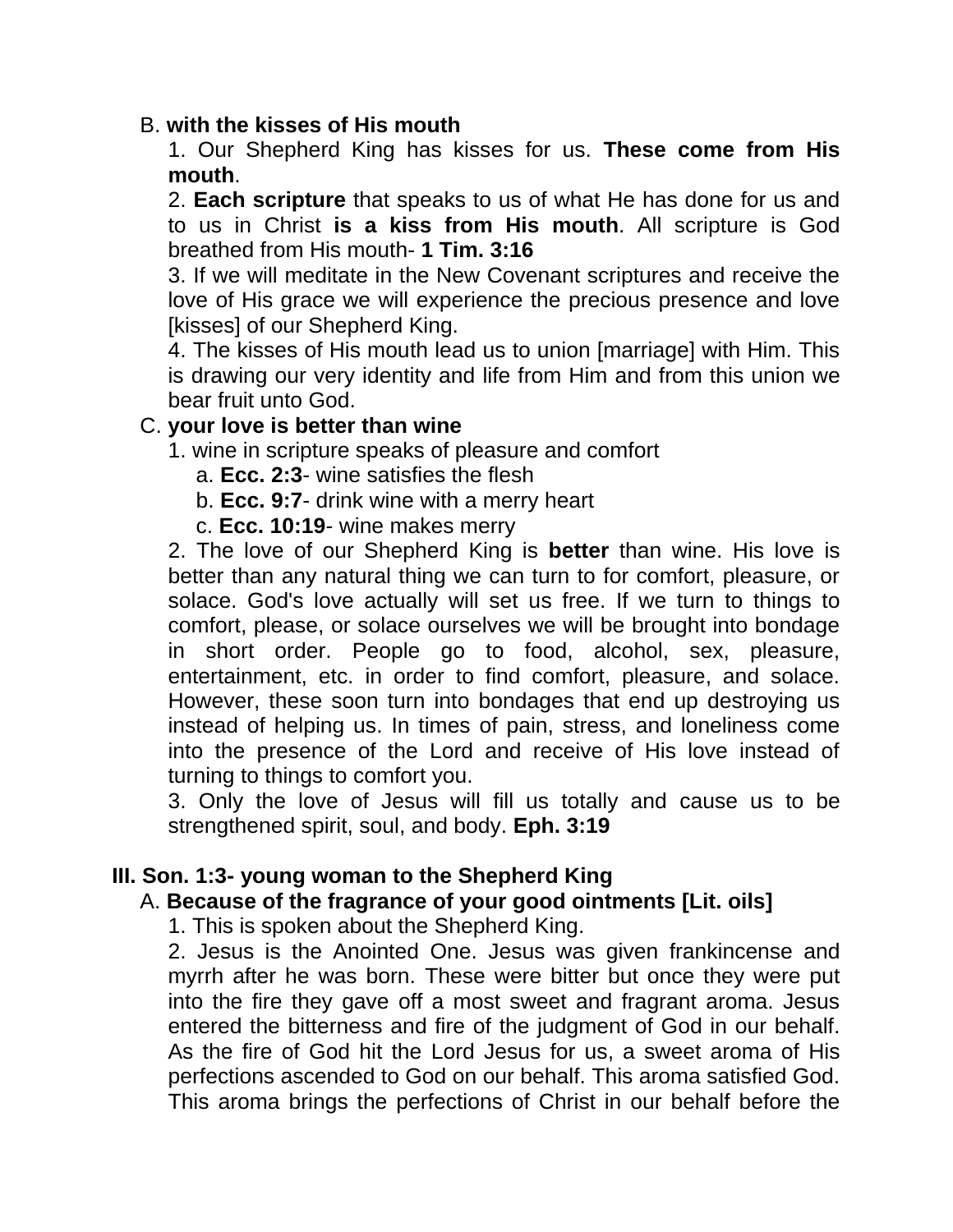Father. In the Old Testament when a whole burnt offering was sacrificed a sweet and soothing aroma ascended to God. This pictured the perfect life of Christ offered up in our stead- Jesus offered up perfect righteousness in our stead so that we could be accounted righteous and then made righteous by the new birth

# a. **Gen. 8:21**

### b. **Ephesians 5:2**

## B. **your name is poured forth**

1. Because Christ's fragrant offering of Himself has been accepted by God His name as been poured out upon us.

- 2. In a biblical name there are three things found
	- a. **one's character**

### b. **one's standing**

### c. **one's merits**

3. the name of Jesus has been poured out upon us- we have His character, His standing, and His merits before the Father. We received this at the new birth. As we grow in our knowledge of the Lord then we learn to draw upon His character, standing, and merits with God. A name spoke of the totality of a person themself. Christ has been poured out upon us through His Spirit. The Holy Spirit is called the Spirit of Christ. We have entered into vital union with Him and must learn to draw from Him. Abiding and drawing from Christ Himself produces the authentic Christian life.

### a. **Acts 2:33**

# C. **therefore the virgins love you**

1. The virgins are believers or the church

2. When we receive acceptance, love, and Christ Himself we are empowered to love in return.

### a. **1 John 4:19**- We love because He **first** loved us

b. religion teaches that we must first love God and then He will love us back.

c. In the New Covenant God only puts a demand on what He first places within us. He shed His love abroad in our hearts **[Romans 5:5]** and then asks for us to love Him.

d. God under the Law demanded the people to love Him, but they were devoid of it. God did this so that they would to turn to His grace and receive His love freely which would empower them to a God honoring life based upon love

3. No matter what your past has been or what you have done, God sees you as **pure as a virgin** in Christ. Once we renew our mind to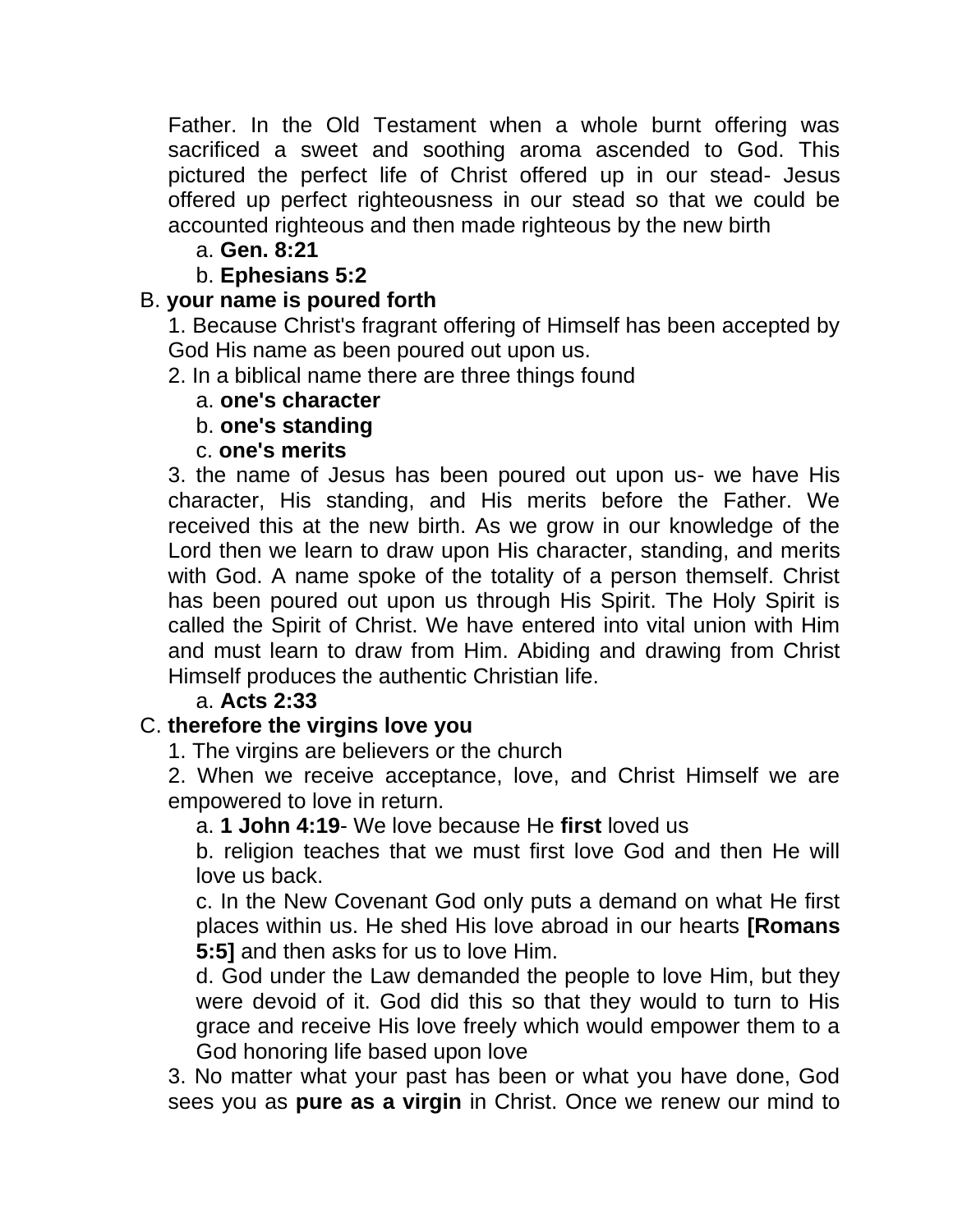being made righteous, holy, and pure our actions will manifest this. Many are trying to clean up their actions so they can become holy and pure. God makes us clean and pure by grace through the blood and finished work of Christ. He does this in the new birth. As we renew our minds and believe the truth of God then the Spirit works a transformation in our lives into the image of Christ.

a. **2 Cor. 11:2**

# **IV. Son 1:4- Young woman to the Shepherd King**

# A. **Draw me, we will run after you**

1. The change of terms "me" to "we" speaks of the individual believer but also the corporate body of believers

2. The Christian life starts with the grace of God. God is the initiator in salvation and in the Christian life. He has moved first. Faith does not move the hand of God. The hand of God has moved in redemption and faith simply responds. We were created to respond to God. This is our responsibility. **Responsibility** for us is to **respond to His ability** [grace].

3. Those who are **led** by the Spirit, these are the sons of God [**Rom. 8:14**] and in whom the flesh is overcome [**Gal. 5:16**]. The Lord draws us and we follow.

4. **John 12:32**- When Jesus is lifted up we are drawn to Him. As we meditate and speak over our lives the finished work of Christ He is lifted up and His Spirit works in us to draw us into deeper fellowship with Him.

5. **Phil. 2:13**- It is God who is working in us to both desire and to do for His good pleasure.

# B. **brought me to His chambers**

1. Our Shepherd King is drawing us to His chambers. This speaks of his intimate communion. Elisha knew what was spoken in the bed chambers of his enemies. [**2 Kings 6:12**] Chambers speaks of private communion. We as believers are being draw into fellowship with our risen King. What a privilege of entering His chambers to have private communion with Him each morning and evening. This is the place the Divine secrets are revealed to us.

# C. **we will rejoice and be glad**

1. again a change from "me" to "we"- the believer and body of believers.

2. the root of true joy comes from intimate communion with the Lord in prayer and listening to His Word to us.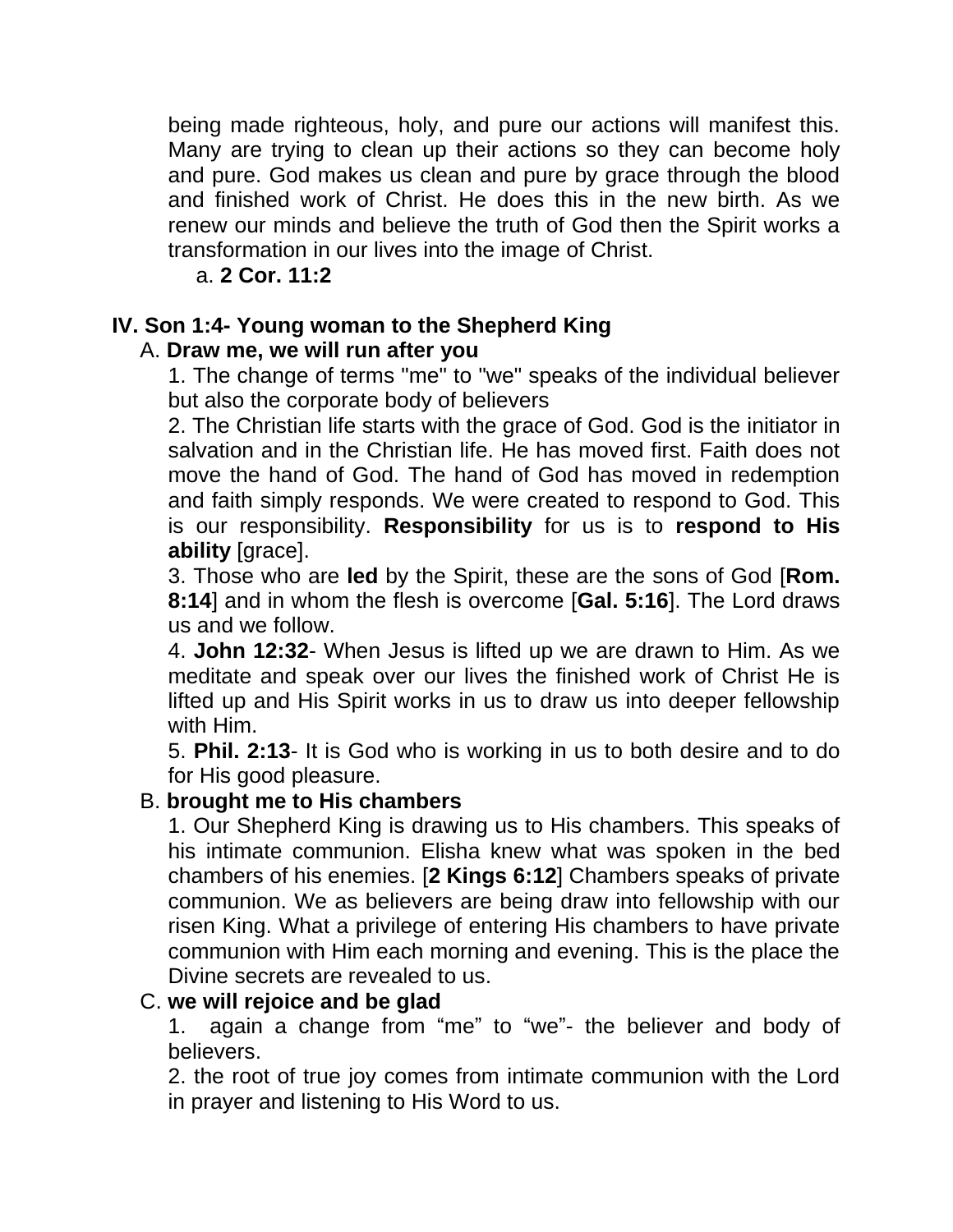#### D. **We will remember your love more than wine**

1. Again the love of our Shepherd King is **better** and **more powerful** to us than wine.

2. **Alcoholics do not forget their wine**. It is never far from their mind. Sad to say many Christians forget to spend time with the Lord. This is because they do not have a revelation of grace and the love of God towards them. Coming before the Lord is a religious duty to them. It is a most unpleasant experience for those who are labor under the law and guilt. Once we have tasted the goodness of God and the joy of His acceptance through the finished work of Christ we will become addicted to His presence and the love we find at the throne of Grace! We can be so addicted to the love of Jesus that He never leaves our mind.

#### E. **the upright love you**

1. When we get our mind renewed to the fact that we have been made righteous through the blood and finished work of Christ on our behalf we will fall in love with our Shepherd King.

2. receiving righteousness has two aspects- **imputed righteousness**- this is right standing with God. However, most Christians do not understand the next aspect- **imparted righteousness**- we are **MADE** righteous through the new birth. The word righteous actually means to be as you ought to be. Through the cross the old man we used to be that was wrong was crucified [**Romans 6:6**] and we were born again into a new man who is just as He ought to be. Our new man is in Christ the righteous. [**2 Cor. 5:21**] Christ is as He ought to be, and as He is, so are we in this present world – **[1 John 4:17]**

3. By renewing our mind to our new identity in Christ and drawing from the life of Christ within we can bear the fruit of righteousness. [**Romans 6:22**]

4. Love for God has been injected into our born again Spirit. It is a grace gift that we are to foster and fan to a flame.

#### **V. Son 1:5- Young woman**

#### A. **I am black**

- 1. Her skin was blackened because of the sun
- 2. This speaks of our flesh

3. The color black in the bible speaks of death and evil- Our flesh produces only death. Evil has been injected into our flesh through the fall. Sin entering into our body produced the flesh- our tendency to try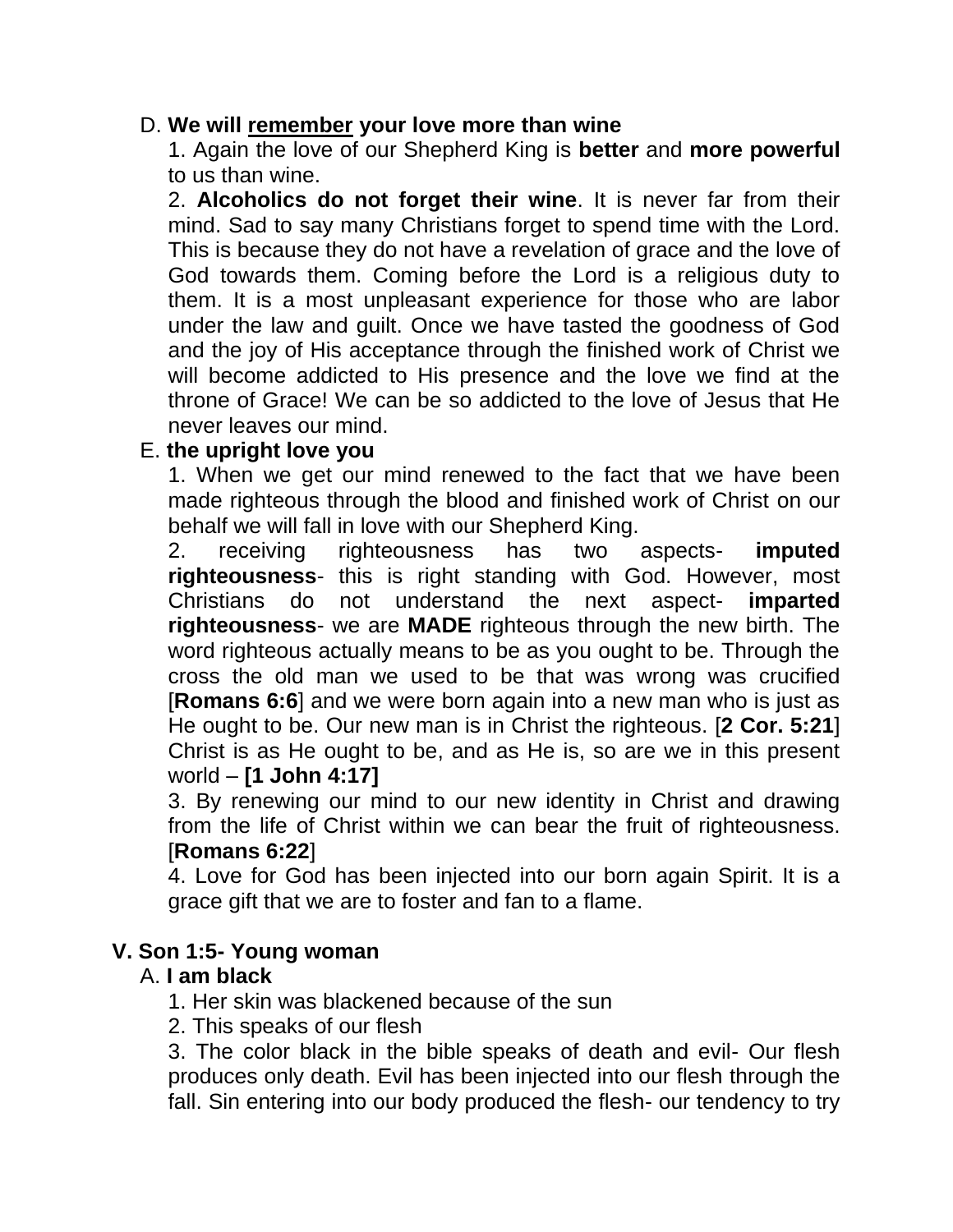to meet our own needs by our five senses instead of through trusting in God by faith.

4. Unfortunately, most Christians just focus on their flesh. They see everything wrong with them and are busy trying to change what is wrong in them. This is not how true godliness is experienced or victory found.

# B. **but comely**

1. We can look at the ugliness of our flesh, or we can look elsewhere and see beauty! Our inner man has been made new and beautiful by the work of Christ and the Spirit of God. We are new creations that have been created in true righteousness and holiness- **Eph. 4:24**

2. many are trying to change their outward actions so that they will be different inwardly. This does not work! God has a better plan. It is called the process of transformation! This is based upon the principle of metamorphosis. We see this in a worm becoming a butterfly. It takes on the outward form that was locked up in its DNA all the time. We are to be transformed by the renewing of our mind of what the finished work of Christ has done for us and to us. [**Romans 12:2**] Once we know and are convinced of being righteous we will speak in line with it and act in line with it. Our outward actions will change without will power. It will be a product of the Spirit of God! **[2 Cor. 3:18]**

C. **tents of Kedar**- These were black tents made of rough goat hair. These were very unattractive. Too many Christians only see this about themselves. This represents our flesh. Our body is seen as a tent. [**2 Cor. 5:1]** Kedar is in Arabia outside of Israel and is rejected of God. Kedar was an offspring of Ishmael. Ishmael represents the flesh. This speaks of those who live under legalism- Arabia is connected with the Law.

D. **curtains of Solomon**- These were made of the finest materials and were beautiful to behold and these belonged to the King Himself- This speaks of our new identity and who we are now in Christ. We belong to Him! **Our flesh is represented by a tent. A tent is propped up. Legalism is based upon righteousness that is propped up by your works. However, our new identity in Christ is represented by a curtain. Curtains are hung and supported. Our new identity hangs and is supported by the unchanging grace and love of God and the finished work of Christ on the cross.** Notice our new identity is not connected to our tent- our old body and deeds.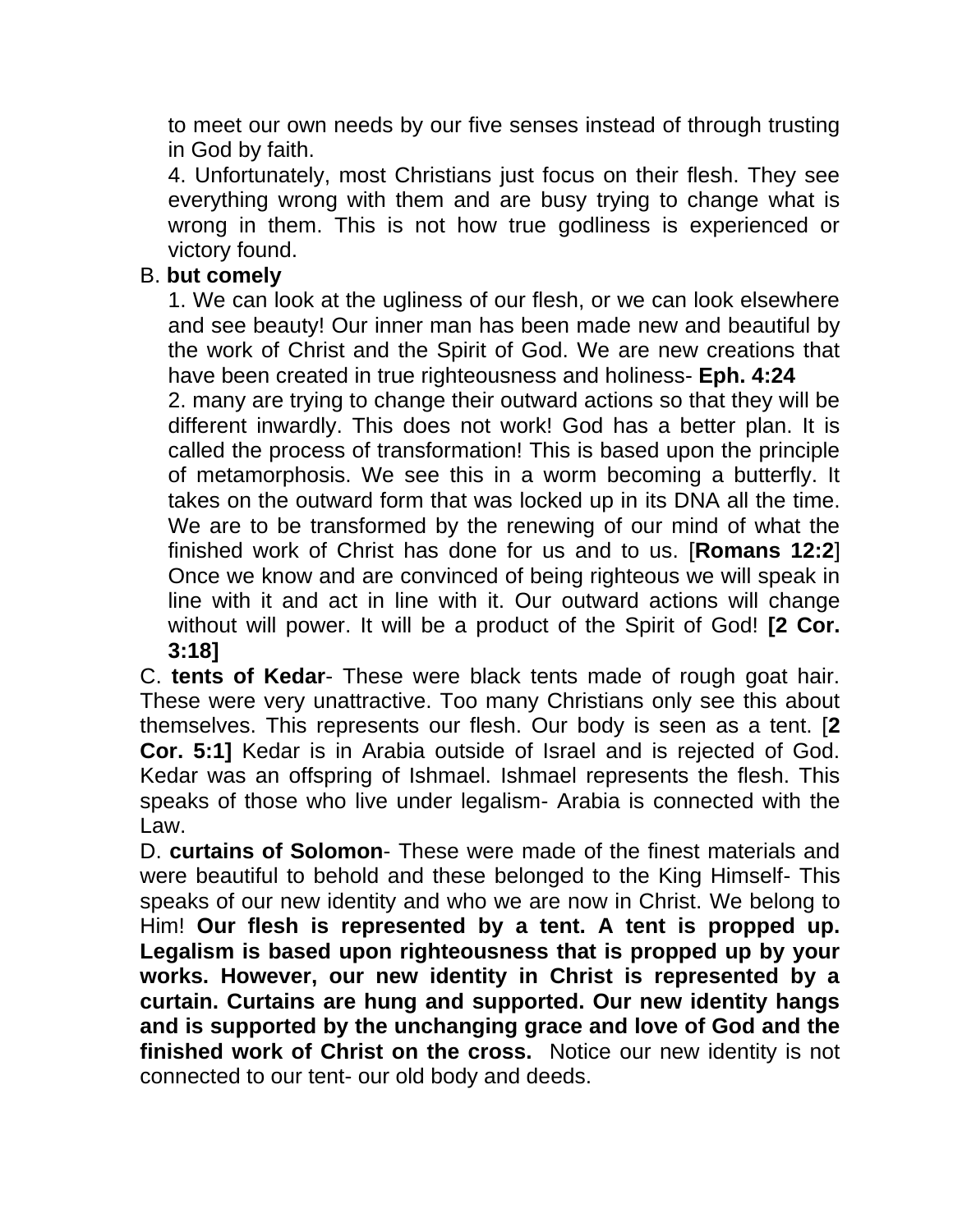### **VI. Son. 1:6- young woman to the women of Jerusalem**

# A. **Don't look upon me because I am dark**

1. We are not to look at each other any longer naturally

a. **2 Cor. 5:16**- Do not regard any according to the natural any longer

2. **WE** are not to look at **OURSELVES** any longer according to the natural or according to the flesh

3. **2 Cor. 5:17**- We are new creatures in Christ Jesus- the old has passed away [died] and all as been made new [by the new birth]

# B. **the sun has tanned me [black]**

1. This speaks of God's judgment upon our flesh

# C. **My mother's sons were angry with me**

1. "my mother's sons" means her **half brothers**. They had the same mother but different fathers.

2. A Christian has the same mother as unbelievers- **EVE**. We all came out of the womb of Eve and share the same flesh with them. A Christian's flesh is no different than an unbelievers flesh. This is why we are to walk in the Spirit, so we will not fulfill the flesh. **[Gal. 5:16]** However, once we receive Christ we no longer have Adam as our father! Praise God! **We have a new Father which is God Himself**. Unbelievers have Adam and to a greater extent Satan as their father. **[John 8:44]**

3. The world hates us because we are born of God and not of the world [**John 15:19**]

### D. **they made me the keeper of the vineyards**- [*their vineyards*]

1. The world wants to squeeze us into their mold of thinking and acting. This is called being conformed to the world. We are to reject this. [**Romans 12:2**]

### E. **But my own vineyard have I not kept**

1. We are to be transformed by the renewing of our mind. This is tending the spiritual vineyard that has been planted in us. By this the loveliness of our savior will come out for all to see to the glory of God. 2. We tend our own vineyard each time we meditate on the scriptures that reveal the finished work of Christ and the grace of God. We tend our vineyard when we share sweet intimate fellowship with our Shepherd King in prayer.

3. As ministers we need to watch that we are not serving everyone else and not tending our own vineyard which is our relationship with Christ.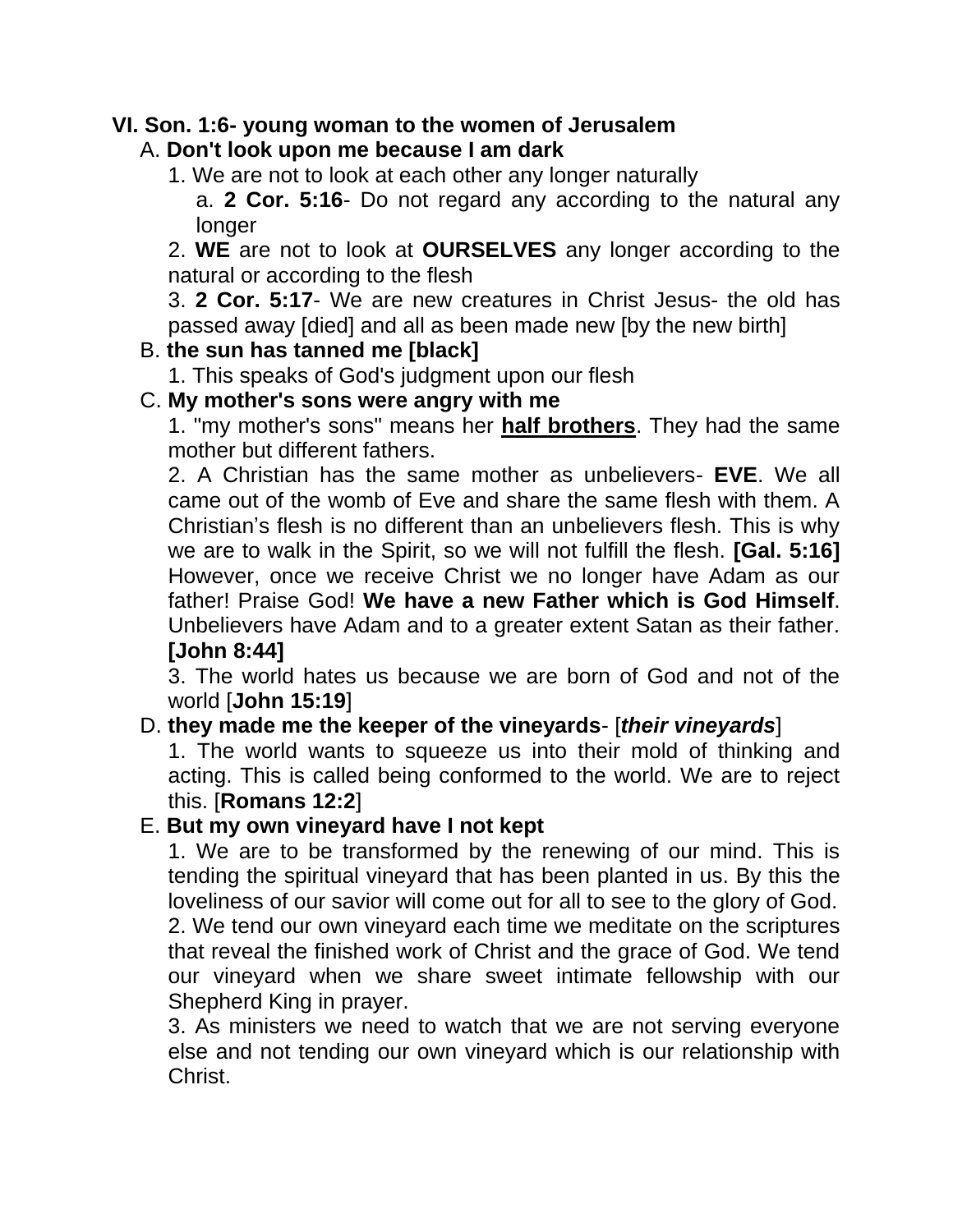## **VII. Son. 1:7- Young woman to the Shepherd King**

# A. **Tell me, whom I love, where are you feeding your flock**

1. We not only are the love of our Shepherd but we also are a sheep that must be fed by Him.

2. The greatest growth as a Christian will take place when we learn to come to Christ Himself and let Him feed us.

3. We must be led to where He is feeding each day

4. The Lord feeds from His Word. However, we must be led to where He is feeding out of His Word each day. The Holy Spirit will guide us into the truth [Word]- [**John 16:13**]

### B. **where you make it rest at noon**

1. This speaks of the hottest part of the day.

2. When life heats up God wants us to find rest. It will be found in the same place in which we are fed. He makes us lay down in green pastures and leads us by the still waters [of cool refreshing and His voice]. **[Psalm 23:2]**

# C. **for why should I be veiled by the flocks of your companions**

1. The word for "companions" in Hebrew means **associates**. These were under-shepherds

2. The young lady in our story was not content in receiving from her Shepherd's associates. She desired and was hungry to receive from Him directly

3. Pastors and ministers are associates of Christ that help him feed the flock. We all should have a pastor that we receive from

4. However, there is a minority of the sheep that have a deeper hunger that can only be fulfilled by the Chief Shepherd Himself. The majority of Christians are content with getting fed only by Christ's associates- pastors and ministers. They get fed through their messages, books, tapes, T.V. and radio broadcasts. This is all good and well, but those who will press beyond that to find where Christ is feeding Himself and learn to be fed directly from Him in their own personal study and prayer time each day will find the richest food and the greatest growth.

5. Christ picks his associates from this group of people. They then help Christ feed the young flock from what they have been taught from the Lord.

6. Being veiled speaks of legalism. Moses wore a veil over His face. [**Ex. 34:33; 2 Cor. 3:13**] Paul says that once we discover the grace of God through Jesus finished work the veil is removed from us and we can behold Jesus directly. [**2 Cor. 3:16**] God was hidden behind the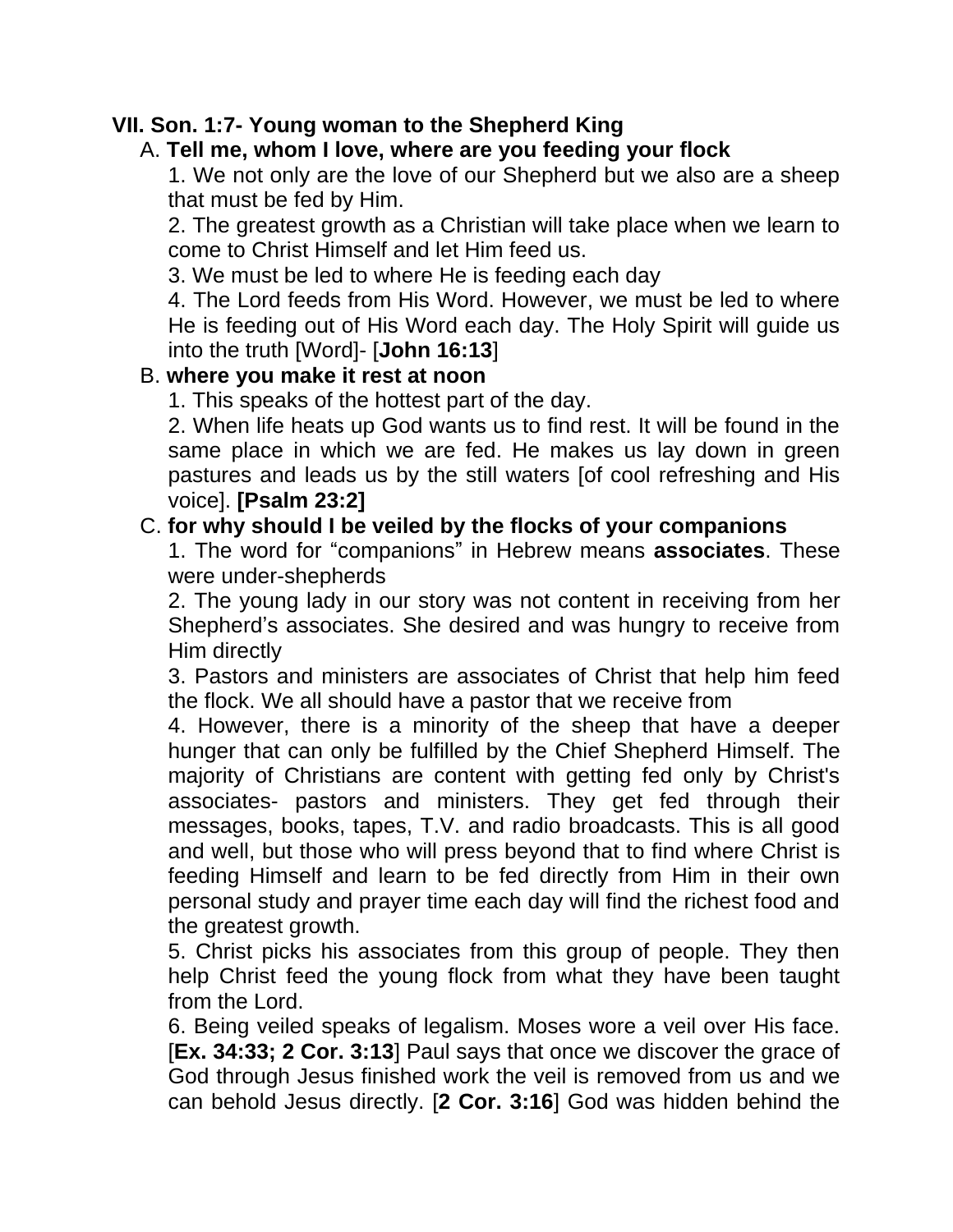veil in the Old Testament. The Law produces a distance between God and a person. The people of Israel asked for Moses to be the intermediary and for God not speak directly to them. [**Ex. 20:19**] This is true of young believers that still live in the flesh and are under the principle of law. They want to receive from God through others rather than directly from Him. They are uncomfortable in God's presence. If you view God only as a Judge instead of also a Father you will stand at a distance. The law promises closeness to God, but only produces distance. Grace draws you into the very bosom of your Heavenly Father to receive His love and acceptance through the perfection of Jesus Christ. Hallelujah!

7. We need to find where Christ is feeding in His Word each day. Ask the Holy Spirit where Jesus is feeding and wait quietly for a leading on where in the Bible to turn to and read. If you do not get a specific leading just open up where it seems good and start reading. When something seems to stand out to you in your reading, stop there and feed! That is where Jesus is feeding that day! This is the place you will find rest and strength to endure victoriously the heat of the day.

8. Do not stop receiving from ministers or sitting under a pastor but know that you can receive directly from your Shepherd King any time you want. He is always feeding. Find Him and eat!

#### **VIII. Son 1:8- The woman of Jerusalem to the young woman** A. **If you do not know, O fairest of women**

1. This is how our Shepherd King views us. We are exceeding fair in His love and by His redemption. We must start seeing ourselves as He sees us.

### B. **go the way of the footsteps of the flock**

1. Follow the way of the worn path of the flock

2. there is no other place to find where our Shepherd King is feeding than the worn path that countless sheep has found through the centuries. It is the path of the scriptures and prayer.

3. We are to follow the path of all the hero's of faith that have gone on before us. They all received strength through God's Word and grace. There is no **NEW** path to follow although many are being proposed today.

4. The world and Christians even today are seeking wisdom from psychology, philosophy, Hollywood, the occult, and the list goes on and on. There still is only one place that God is feeding- It is from His Word.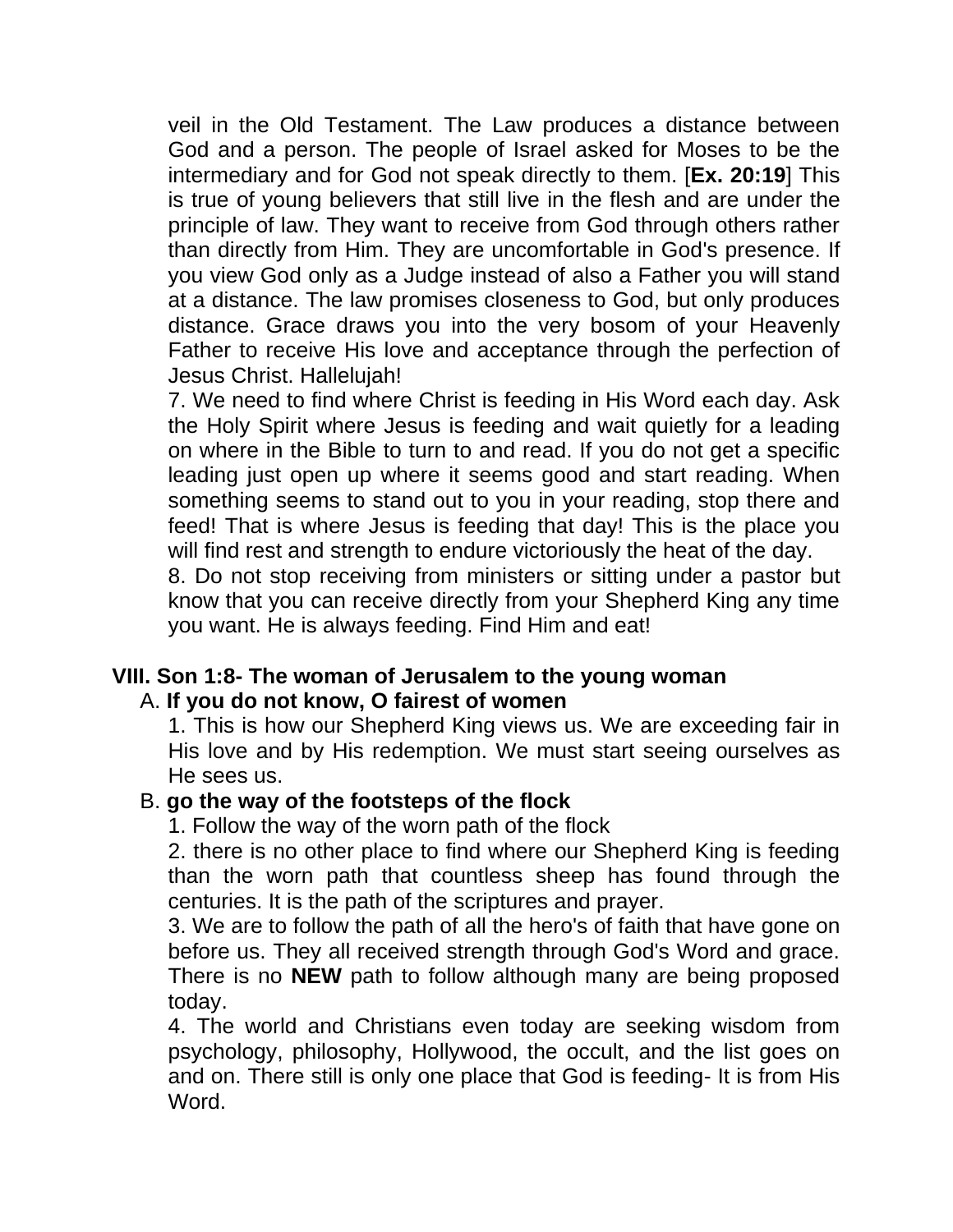### C. **feed your little goats**

1. your little goats are actually **young lambs**. The last verse spoke of the mature believer [sheep] finding where the Shepherd is feeding and partaking from Him directly. This verse is speaking to the body of Christ as a whole and to the immature believers in it. They are to find shepherds [the companions of Christ] and feed at their tents- local churches. We never should forsake the local church and being fed by our pastor no matter how mature we get, however, maturity comes from learning to feed from Christ Himself during the week.

2. Every pastor should be encouraging the young ones to go to Christ Himself and receive from Him. Many pastors however are fostering or demanding dependence upon them and not Christ. This is not pleasing to the Lord.

3. Pastors should be teaching the believers about the New Covenant of grace and the new identity in Jesus Christ. This teaching will feed the young lambs and lead them to Christ Himself to be taught of Him

## D. **beside the shepherds' tents**

1. pastors and local churches

# **IX. Son. 1:9- the Shepherd King to the young woman**

### A. **I have compared you my love to my filly among Pharoah chariots**

1. This speaks of a beautiful white mare.

2. **Only stallions** pulled the chariots of Pharaoh and of Egypt- These were bound to the chariots.

3. The believer is freed and should never to be bound to the chariots of Egypt again once they are saved- Egypt in the Bible stands for the world. When we were unsaved were born in the world and therefore bound to it. However, through the cross we have been freed and are not bound to or are to serve the world any longer. We are redeemed out of the world. We have been bought by our Shepherd King and are His prized possession now.

4. **As a mare** is unfit to be bound to a chariot, so we are unfit to be bound to serve the world

# **X. Son. 1:10- The Shepherd King to the young woman**

### A. **Your cheeks are lovely with ornaments**

1. our cheeks speak of our spiritual countenance. Our countenance is made lovely because Christ's cheeks were injured when His beard was plucked out [**Is. 50:6**] and His countenance was marred beyond any human. [**Is. 52:14**]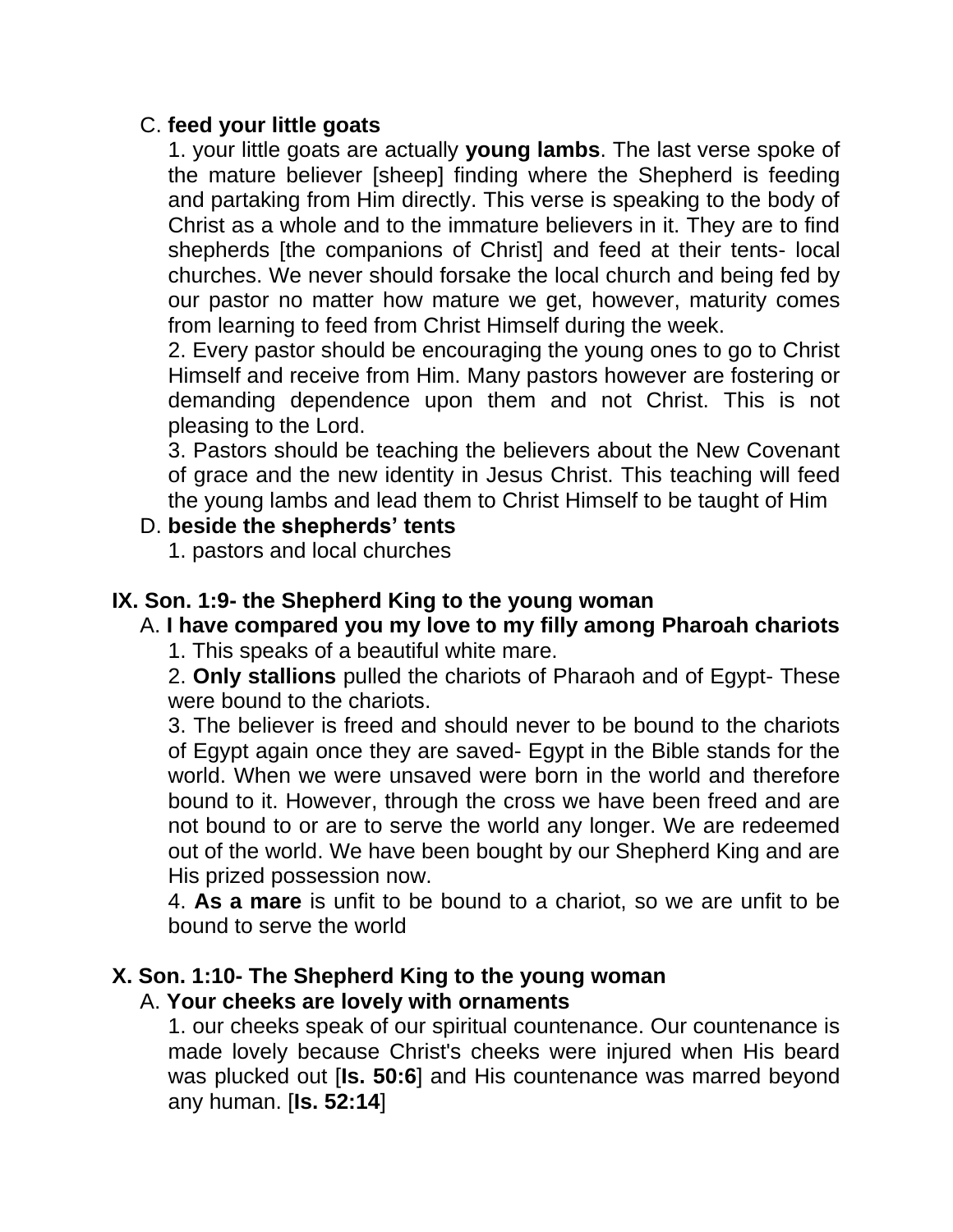2. Our countenance will be adorned with cheer and peace when we understand His view of us and accept it as truth. **Proverbs 15:13**

# B. **your neck with chains of gold**

1. our neck represents the direction of our focus. Where we turn our neck is the place our eyes will behold

2. gold represents God

3. believers neck should always be turned up to look to God- not down towards the earth, not towards oneself, or to circumstances of life to the right or left

# **XI. Son. 1:11- young woman and women of Jerusalem [church]** A. **We will make you ornaments of gold in studs of silver**

1. In return for His adorning us with gold and jewels- [**His nature and gifts**] we return adoration and adorn Him with praise and good works that proceed from faith.

2. At the judgment seat of Christ our works will be judged. If we added gold, silver, and precious stones to our foundation which is Christ and our salvation then we will be rewarded. This gold, silver, and precious stones are our works that were done in the power of His Spirit and from our redemption. Silver is a type of redemption in the Bible.

3. All this gold, silver, and precious stones will be given to our Shepherd King for His adornment on our wedding day. We will all cast our golden crowns at His feet.

4. Christ has adorned us with gold, silver, and precious stones. Instead of worshipping these, we are to turn them into good works that will be to the glory of Christ.

5. Israel came out of Egypt wearing jewels, but they were given to the work and service of God and a house of worship [the tabernacle] was constructed from them. This is what we are called to as Christians

# **XII. Son. 1:12- Young woman to the Shepherd King**

A. This verse was exactly fulfilled by the Lord Jesus. As he sat at sup a woman came and poured pure spikenard upon His head and anointed His feet. [**Mark 14:3**]

B. Spikenard speaks of worship. To anoint Jesus she broke the flask that contained it. True worship will come from our brokenness and a revelation of His grace. As we sit with Christ at the table of communion let our spikenard rise as fragrance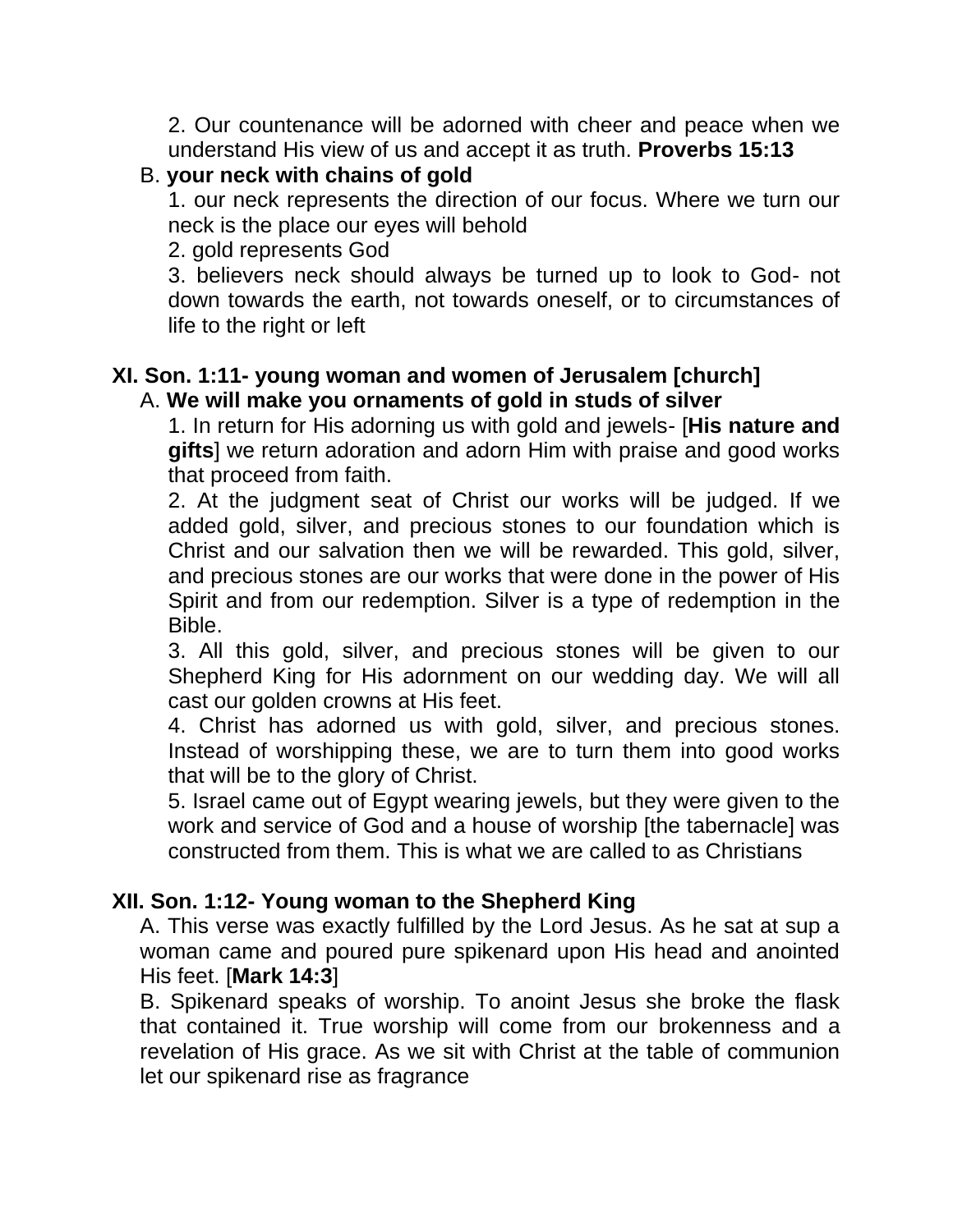C. This fragrant spikenard also represented the perfections of the life of the Son of God that ascended to God in our behalf.

D. Jesus was anointed with this shortly before He went to the cross. The odor from this spikenard would have still lingered on Jesus at the cross. E. As we feast upon Christ we worship Him for giving up His perfect life for us in death.

# **XIII. Son. 1:13- young woman to the Shepherd King**

A. **bundle of myrrh**- Myrrh came from a tree in Arabia. When pierced this tree brought forth sap in the shape of tears. These tears were very bitter. These tears then hardened and were ground up and used in oils for perfume

1. Myrrh represents sorrow and suffering in the Bible. Jesus endured suffering and sorrow at the cross for us. He was pierced and His tears flowed from His eyes as He cried, "My God, My God, why have you forsaken me? It was for us.

2. The sweet aroma of myrrh speaks again of the perfections of the Lord Jesus Christ sent to God on our behalf

3. Myrrh from Arabia, as did the Law. Myrrh represents the perfection of Jesus in fulfilling the Law completely and perfectly for us. We have now been discharged from the Law and we now live from Christ which has united Himself with us.

### B. **lies all night between my breasts**

1. The church age is seen as the night. The coming of Christ is seen as the day.

2. Until Christ returns we are to always keep the finished work of the cross [**the myrrh**] always upon our hearts and minds.

3. The modern church has lost its moorings. The early church focused upon the person of Christ and His work upon the cross and the power of His resurrection. The church today by in large has lost focus of Christ and the cross. It preaches a mere external gospelwealth and abundance- that is largely disconnected from the cross and grace and has been turn into principles to be worked to get all our desires fulfilled. An internal gospel will produce the external gospel- healing and prosperity

4. If we would often meditate on what Jesus did for us at the cross and what His finished work has done for us and to us, then our love for Christ would burn hot within our bosom.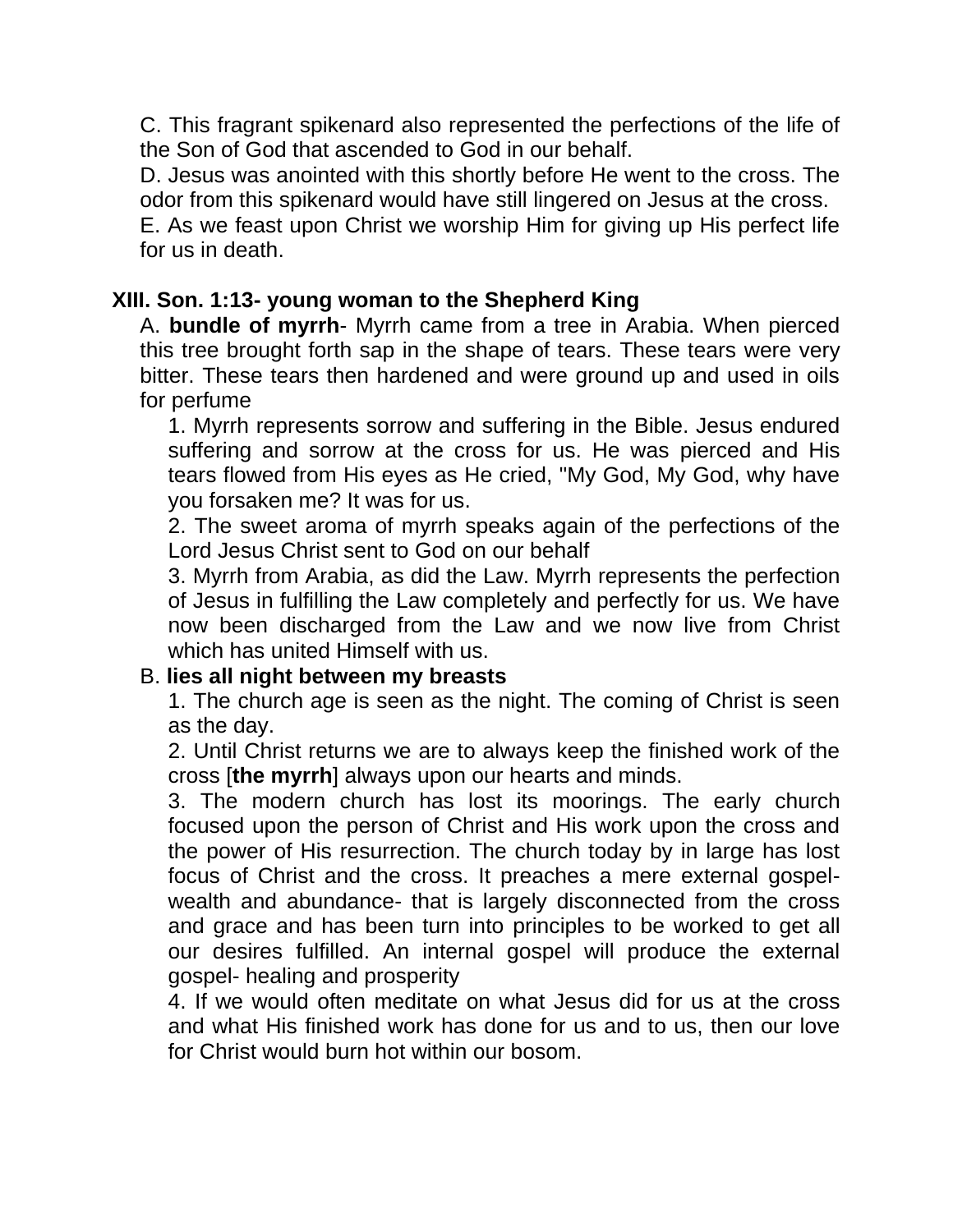### **XIV. Son. 1:14- Young woman to the Shepherd King**

# A. **clusters of henna**

1. A cluster of flowers is from one plant, but it has many buds

2. Jesus is one but has manifold graces- these are the clusters which adorn us as Christians

3. henna- This was found in the deserts of Palestine. This plant had beautiful white clusters which stood out from its barren surroundings. Jesus was the only pure and holy One in the midst of a cursed land when he was here on Earth. Jesus was not just another good man but the only unique Son of God!

### B. **vineyards of En-gedi**

1. En-gedi was a region known for its vineyards and palm trees that were surrounded by desert. The vine represents Jesus and palm trees represent believers- palm trees are unique in that they are not sustained from their bark but from their inner core. We do not live from the flesh but from Christ on the inside.

# **XV. Son. 1:15- the Shepherd King to the young woman**

### A. **you are fair my love, you are fair**

1. This is repeated twice. We need to get this! Our Lord is wanting us to see ourselves as He sees us. Only this will bring outward transformation in us.

2. We are not fair in ourselves but in Christ. Being in Christ is our new identity.

### B. **you have dove's eyes**

1. only believers of all those upon the earth can see Christ as He really is. We do this through **dove's eyes**. The dove in the NT is a type of the Holy Spirit. When the Spirit anoints our eyes we can see the glory of our risen Shepherd King.

# **XVI. Son. 1:16- The young woman to the Shepherd King**

### A. **Behold you are fair, yea pleasant**

1. Through dove's eyes we see the loveliness of our Savior. The Song of Solomon teaches us that we must first behold our Shepherd King and see Him how He really is. Then we must see ourselves as He sees us.

2. We are made in His image. As He is so are we in this present world. [**1 John 4:17**]. As we behold Him in the mirror of God's Word we will be transformed into the same image by the Spirit of God. [**2 Cor. 3:18**]